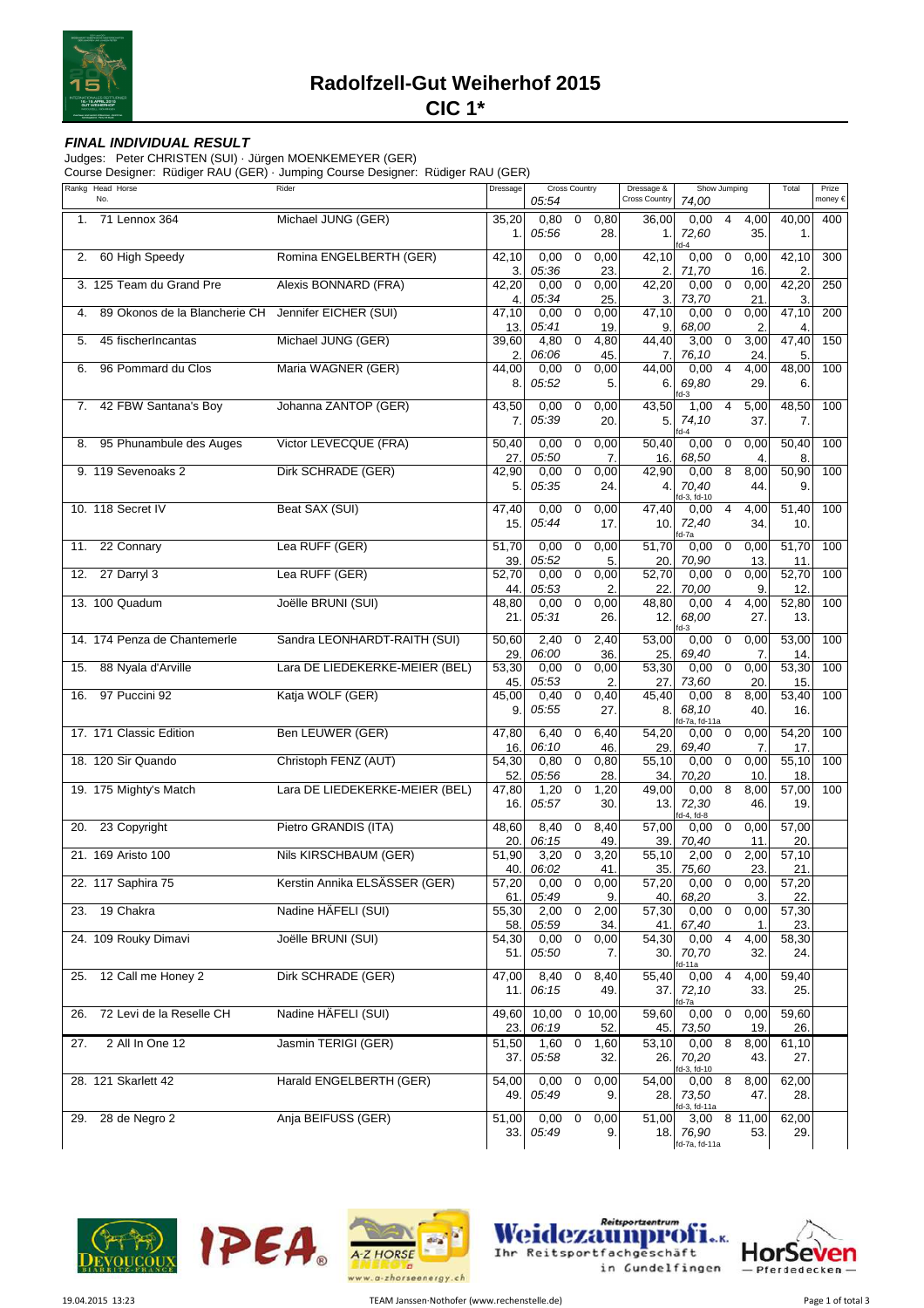

## **FINAL INDIVIDUAL RESULT**

Judges: Peter CHRISTEN (SUI) · Jürgen MOENKEMEYER (GER)

Course Designer: Rüdiger RAU (GER) · Jumping Course Designer: Rüdiger RAU (GER)

|     | Rankg Head Horse<br>No.                                  | ັ<br>Rider                      | Dressage      | Cross Country<br>05:54            |                  |                  | Dressage &<br><b>Cross Country</b> | Show Jumping<br>74,00                                                              | Total        | Prize<br>money € |
|-----|----------------------------------------------------------|---------------------------------|---------------|-----------------------------------|------------------|------------------|------------------------------------|------------------------------------------------------------------------------------|--------------|------------------|
| 30. | 15 Canus Lupus                                           | Sophie SCHIESSER (SUI)          | 52,30<br>42.  | 0,00<br>05:49                     | $\mathbf 0$      | 0,00<br>9.       | 52,30<br>21.                       | 8 10,00<br>2,00<br>75,60<br>49.                                                    | 62,30<br>30. |                  |
|     | 31. 107 Rialto de Mackinac                               | Doris WEIDMANN (SUI)            | 50,40         | 0,00                              | $\overline{0}$   | 0,00             | 50,40                              | d-4, fd-11a<br>0,00 12 12,00                                                       | 62,40        |                  |
|     |                                                          |                                 | 28.           | 05:45                             |                  | 15.              | 17.                                | 73.60<br>55.<br>d-3, 1r-5, fd-11a                                                  | 31.          |                  |
|     | 32. 133 Viamant du Matz                                  | Sandra AUFFARTH (GER)           | 51,70<br>38.  | 2,80<br>06:01                     | $\overline{0}$   | 2,80<br>39.      | 54,50<br>31.1                      | 0,00<br>8<br>8,00<br>69.80<br>41.                                                  | 62,50<br>32. |                  |
| 33. | 13 Calsido                                               | Sabine TAXER (SUI)              | 56,70         | 2,00                              | $\overline{0}$   | 2,00             | 58,70                              | d-6, fd-7b<br>$\overline{4}$<br>4,00<br>0,00                                       | 62,70        |                  |
|     |                                                          |                                 | 59.           | 05:59                             |                  | 34.              | 44.                                | 67,20<br>26.<br>$d-4$                                                              | 33.          |                  |
| 34. | 41 FBW Harry McLeary                                     | Sarah SCHULER (GER)             | 54,90<br>55.  | 0,00<br>05:42                     | $\boldsymbol{0}$ | 0,00<br>18.      | 54,90<br>33.1                      | 0,00<br>8<br>8,00<br>69,80<br>41.<br>d-10, fd-11a                                  | 62,90<br>34. |                  |
| 35. | 59 Henry 157                                             | Josefa SOMMER (GER)             | 51,00<br>33.  | 0,00<br>05:45                     | 0                | 0,00<br>15.      | 51,00<br>19.1                      | 0,00 12 12,00<br>70,60<br>54.<br>d-3, fd-6, fd-11a                                 | 63,00<br>35. |                  |
|     | 36. 173 Toubleu de Rueire                                | Sandra LEONHARDT-RAITH (SUI)    | 59,80<br>71.  | 2,40<br>06:00                     | 0                | 2,40<br>36.      | 62,20<br>47.                       | 1,00<br>1,00<br>0<br>74,90<br>22                                                   | 63,20<br>36. |                  |
| 37. | 79 Marchesi Impel de Reve                                | Charlotte REGIER (GER)          | 50,90         | 12,80                             |                  | 0, 12, 80        | 63,70                              | 0,00<br>$\mathbf 0$<br>0,00                                                        | 63,70        |                  |
| 38. | 25 Covergirl                                             | Simone SCHERRER (SUI)           | 31.<br>62,60  | 06:26<br>1,20                     | $\mathbf 0$      | 54.<br>1,20      | 49.<br>63,80                       | 70,70<br>12<br>0,00<br>$\mathbf 0$<br>0,00                                         | 37.<br>63,80 |                  |
| 39. | 53 Graf Ge                                               | Falk-Filip-Finn WESTERICH (GER) | 74.<br>46,10  | 05:57<br>6,80                     | 0                | 30.<br>6,80      | 50.<br>52,90                       | 69,10<br>6.<br>3,00<br>8 11,00                                                     | 38.<br>63,90 |                  |
|     |                                                          |                                 | 10.           | 06:11                             |                  | 47.              | 24.                                | 76,40<br>51.<br>Irfd-11a                                                           | 39.          |                  |
| 40. | 73 Lord Lauries                                          | Houng Hun KIM (KOR)             | 52,20         | 3,20                              | 0                | 3,20             | 55,40                              | 8 10,00<br>2,00                                                                    | 65,40        |                  |
| 41. | 78 Man in the Moon                                       | Sarah SCHMIERER (GER)           | 41.<br>57,40  | 06:02<br>8,80                     | 0                | 41.<br>8,80      | 36.<br>66,20                       | 75,80<br>50.<br>d-5, fd-6<br>$\mathbf 0$<br>0,00<br>0,00                           | 40.<br>66,20 |                  |
|     |                                                          |                                 | 63.           | 06:16                             |                  | 51.              | 53.                                | 72,00<br>18                                                                        | 41.          |                  |
| 42. | 50 Giaccomo YSK                                          | Falk-Filip-Finn WESTERICH (GER) | 48,60<br>19.  | 0,00<br>05:48                     | $\mathbf 0$      | 0,00<br>13.      | 48,60<br>11.                       | 2,00 16 18,00<br>75,10<br>57.<br>fd-1, fd-3, fd-7a, fd-11a                         | 66,60<br>42. |                  |
| 43. | 33 Donnerstag 20                                         | Emma BRÜSSAU (GER)              | 49,20<br>22.  | 3,60<br>06:03                     | 0                | 3,60<br>43.      | 52,80<br>23.                       | 8 14,00<br>6,00<br>79,80<br>56.                                                    | 66,80<br>43. |                  |
| 44. | 92 Orion                                                 | Herwig VAN ESSER (BEL)          | 54,50<br>53.  | 10,80<br>06:21                    |                  | $0$ 10,80<br>53. | 65,30<br>52.                       | fd-1, fd-7a<br>$\mathbf 0$<br>3,00<br>3,00<br>76,30<br>25                          | 68,30<br>44. |                  |
| 45. | 76 Luckington Lane                                       | Petra KRONWITTER (GER)          | 47,10<br>12.  | 2,40<br>06:00                     | $\mathbf 0$      | 2,40<br>36.      | 49,50<br>14.1                      | 0,00 20 20,00<br>71,10<br>58.                                                      | 69,50<br>45. |                  |
| 46. | 51 Gidran II                                             | Daniel DUNST (AUT)              | 58,20<br>67.  | 4,40<br>06:05                     | 0                | 4,40<br>44.      | 62,60<br>48.                       | d-3, fd-7a, fd-7b, fd-10, fd-11b<br>3,00<br>$\overline{4}$<br>7,00<br>76,30<br>39. | 69,60<br>46. |                  |
|     | 47. 137 Wanted 18                                        | Antonia KUNZI (GER)             | 64,70         | 1,60                              | 0                | 1,60             | 66,30                              | $d-10$<br>0,00<br>$\overline{4}$<br>4,00                                           | 70,30        |                  |
|     |                                                          |                                 | 75.           | 05:58                             |                  | 32.              | 54.                                | 70,60<br>31.<br>d-11b                                                              | 47.          |                  |
| 48. | 68 Jumeaux RH                                            | Anja LUX (GER)                  | 58,40<br>68.  | 13,60<br>06:28                    |                  | 0 13,60<br>55.   | 72,00<br>55.                       | $\overline{4}$<br>4,00<br>0,00<br>72,60<br>35.<br>fd-3                             | 76,00<br>48. |                  |
|     | 49. 30 Disco 93                                          | Jan SIEGLE (GER)                | 59,80<br>70.  | 16,80 0 16,80<br>06:36            |                  | 56.              | 76,60<br>56.                       | $0,00 \quad 0$<br>0,00<br>71,90<br>17.                                             | 76,60<br>49. |                  |
|     | 50. 105 Regain des Ouches                                | Camille PIAT (FRA)              | 56,70         | 0,00                              | $\boldsymbol{0}$ | 0,00             | 56,70                              | 6,00 16 22,00                                                                      | 78,70        |                  |
|     |                                                          |                                 | 60.           | 05:54                             |                  | 1.               | 38.                                | 79,30<br>59.<br>d-2, fd-8, fd-11a, fd-11b                                          | 50.          |                  |
|     | 51. 136 Wanga vom Schlösslihof CH Sophie SCHIESSER (SUI) |                                 | 50,20<br>26.  | $7,20$ 0<br>06:12                 |                  | 7,20<br>48.      | 57,40<br>42.1                      | 6,00 16 22,00<br>79,90<br>60.<br>id-1, fd-3, fd-7a, fd-11a                         | 79,40<br>51. |                  |
|     | 52. 101 Quality Girl MV                                  | Nele SPIERING (GER)             | 51,20<br>35.  | 10,00 20 30,00<br>06:19           |                  | 59.              | 81,20<br>59.                       | $0,00 \quad 0$<br>0,00<br>70,90<br>13.                                             | 81,20<br>52. |                  |
|     | 53. 152 Tiffany GE                                       | Bettina NIEDERER (SUI)          | 50,10<br>24.  | $r-14$<br>10,00 20 30,00<br>06:19 |                  | 59.              | 80,10<br>58.                       | 0,00<br>4<br>4,00<br>70,00<br>30.                                                  | 84,10<br>53. |                  |
|     | 54. 85 Mystika                                           | Nele MADER (GER)                | 53,30<br>46.1 | 1r-15a<br>16,80 20 36,80<br>06:36 |                  | 62.              | 90,10<br>61.                       | d-7a<br>$\boldsymbol{0}$<br>0,00<br>0,00<br>68,70<br>5.                            | 90,10<br>54. |                  |
| 55. | 21 Cleveland 26                                          | Felix VOGG (SUI)                | 47,30<br>14.1 | 1r-15a<br>25,60 20 45,60<br>06:58 |                  | 64.              | 92,90<br>62.1                      | 5,00<br>0<br>5,00<br>79,00<br>38.                                                  | 97,90<br>55. |                  |
|     | 56. 61 Hollywood 47                                      | Anita EHRET (GER)               |               | 1r-19b<br>75,50 23,60             |                  | 0 23,60          | 99,10                              | 0,00<br>$\mathbf 0$<br>0,00                                                        | 99,10        |                  |
|     |                                                          |                                 |               | 76. 06:53                         |                  | 58.              |                                    | 64. 71,50<br>15.                                                                   | 56.          |                  |